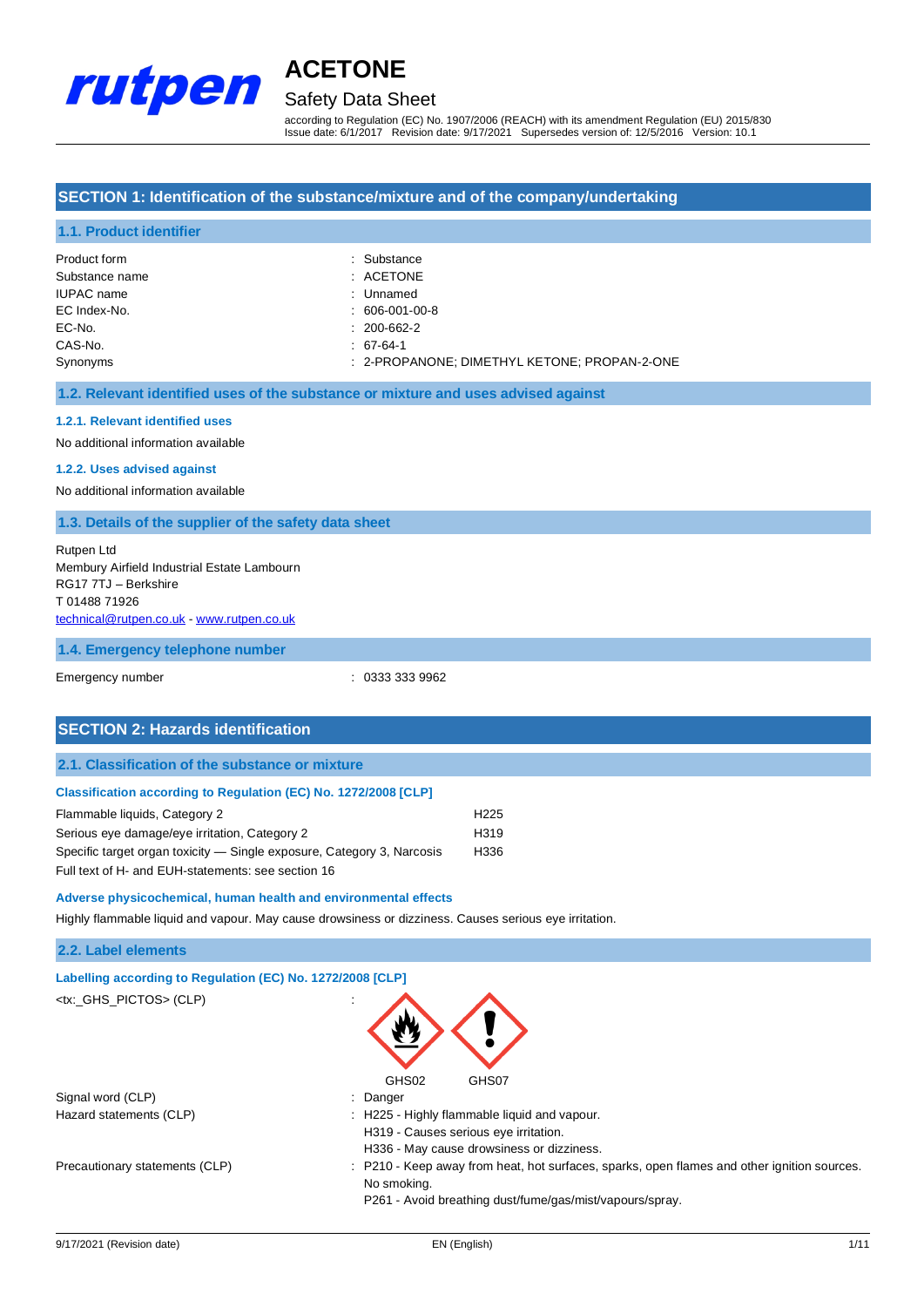# Safety Data Sheet

according to Regulation (EC) No. 1907/2006 (REACH) with its amendment Regulation (EU) 2015/830

|                | P280 - Wear protective gloves/protective clothing/eye protection/face protection/hearing |
|----------------|------------------------------------------------------------------------------------------|
|                | protection.                                                                              |
|                | P312 - Call a POISON CENTRE or doctor if you feel unwell.                                |
|                | P337+P313 - If eye irritation persists: Get medical advice/attention.                    |
| EUH-statements | : EUH066 - Repeated exposure may cause skin dryness or cracking.                         |
|                |                                                                                          |

#### **2.3. Other hazards**

No additional information available

### **SECTION 3: Composition/information on ingredients**

#### **3.1. Substances**

Substance type  $\qquad \qquad$ : Mono-constituent

| <b>Name</b>    | <b>Product identifier</b>                                           | $\frac{9}{6}$ | <b>Classification according to</b><br>Regulation (EC) No. 1272/2008<br><b>ICLPI</b> |
|----------------|---------------------------------------------------------------------|---------------|-------------------------------------------------------------------------------------|
| <b>ACETONE</b> | CAS-No.: 67-64-1<br>EC-No.: 200-662-2<br>EC Index-No.: 606-001-00-8 | 100           | Flam. Lig. 2, H225<br>Eye Irrit. 2, H319<br>STOT SE 3, H336                         |

### Full text of H- and EUH-statements: see section 16

### **3.2. Mixtures**

#### Not applicable

| <b>SECTION 4: First aid measures</b>                                                          |                                                                                                                                                                                     |  |  |
|-----------------------------------------------------------------------------------------------|-------------------------------------------------------------------------------------------------------------------------------------------------------------------------------------|--|--|
| 4.1. Description of first aid measures                                                        |                                                                                                                                                                                     |  |  |
| First-aid measures general                                                                    | : Call a poison center or a doctor if you feel unwell.                                                                                                                              |  |  |
| First-aid measures after inhalation                                                           | : Remove person to fresh air and keep comfortable for breathing.                                                                                                                    |  |  |
| First-aid measures after skin contact                                                         | : Rinse skin with water/shower. Take off immediately all contaminated clothing.                                                                                                     |  |  |
| First-aid measures after eye contact                                                          | : Rinse cautiously with water for several minutes. Remove contact lenses, if present and easy<br>to do. Continue rinsing. If eye irritation persists: Get medical advice/attention. |  |  |
| First-aid measures after ingestion                                                            | : Call a poison center or a doctor if you feel unwell.                                                                                                                              |  |  |
| 4.2. Most important symptoms and effects, both acute and delayed                              |                                                                                                                                                                                     |  |  |
| Symptoms/effects<br>Symptoms/effects after skin contact<br>Symptoms/effects after eye contact | : May cause drowsiness or dizziness.<br>: Repeated exposure may cause skin dryness or cracking.<br>$\therefore$ Eye irritation.                                                     |  |  |

**4.3. Indication of any immediate medical attention and special treatment needed**

Treat symptomatically.

| <b>SECTION 5: Firefighting measures</b>                         |                                                                         |  |
|-----------------------------------------------------------------|-------------------------------------------------------------------------|--|
| 5.1. Extinguishing media                                        |                                                                         |  |
| Suitable extinguishing media                                    | : Water spray. Dry powder. Foam. Carbon dioxide.                        |  |
| 5.2. Special hazards arising from the substance or mixture      |                                                                         |  |
| Fire hazard<br>Hazardous decomposition products in case of fire | : Highly flammable liquid and vapour.<br>: Toxic fumes may be released. |  |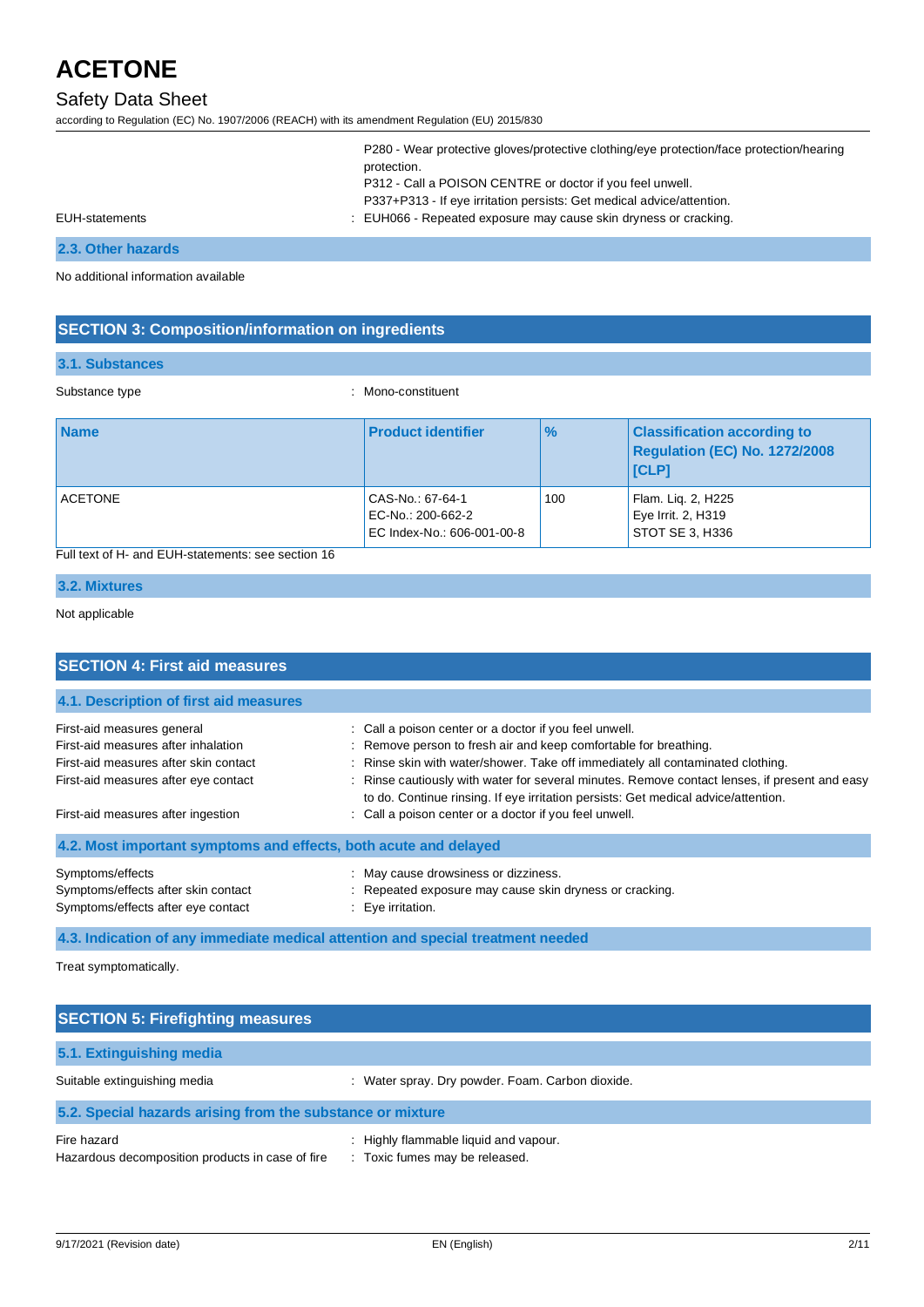# Safety Data Sheet

according to Regulation (EC) No. 1907/2006 (REACH) with its amendment Regulation (EU) 2015/830

| 5.3. Advice for firefighters                                             |                                                                                                                                                                |
|--------------------------------------------------------------------------|----------------------------------------------------------------------------------------------------------------------------------------------------------------|
| Protection during firefighting                                           | : Do not attempt to take action without suitable protective equipment. Self-contained<br>breathing apparatus. Complete protective clothing.                    |
| <b>SECTION 6: Accidental release measures</b>                            |                                                                                                                                                                |
| 6.1. Personal precautions, protective equipment and emergency procedures |                                                                                                                                                                |
| 6.1.1. For non-emergency personnel                                       |                                                                                                                                                                |
| <b>Emergency procedures</b>                                              | : Ventilate spillage area. No open flames, no sparks, and no smoking. Avoid breathing<br>dust/fume/gas/mist/vapours/spray. Avoid contact with skin and eyes.   |
| 6.1.2. For emergency responders                                          |                                                                                                                                                                |
| Protective equipment                                                     | : Do not attempt to take action without suitable protective equipment. For further information<br>refer to section 8: "Exposure controls/personal protection". |
| <b>6.2. Environmental precautions</b>                                    |                                                                                                                                                                |
| Avoid release to the environment.                                        |                                                                                                                                                                |
| 6.3. Methods and material for containment and cleaning up                |                                                                                                                                                                |
| Methods for cleaning up                                                  | : Take up liquid spill into absorbent material. Notify authorities if product enters sewers or<br>public waters.                                               |
| Other information                                                        | Dispose of materials or solid residues at an authorized site.                                                                                                  |
| 6.4. Reference to other sections                                         |                                                                                                                                                                |

For further information refer to section 13.

| <b>SECTION 7: Handling and storage</b>                            |                                                                                                                                                                                                                                                                                                                                                                                                                                                                                                                                                                                                                     |  |  |
|-------------------------------------------------------------------|---------------------------------------------------------------------------------------------------------------------------------------------------------------------------------------------------------------------------------------------------------------------------------------------------------------------------------------------------------------------------------------------------------------------------------------------------------------------------------------------------------------------------------------------------------------------------------------------------------------------|--|--|
| 7.1. Precautions for safe handling                                |                                                                                                                                                                                                                                                                                                                                                                                                                                                                                                                                                                                                                     |  |  |
| Precautions for safe handling<br>Hygiene measures                 | : Keep away from heat, hot surfaces, sparks, open flames and other ignition sources. No<br>smoking. Ground/bond container and receiving equipment. Use only non-sparking tools.<br>Take precautionary measures against static discharge. Flammable vapours may<br>accumulate in the container. Use explosion-proof equipment. Wear personal protective<br>equipment. Use only outdoors or in a well-ventilated area. Avoid breathing<br>dust/fume/gas/mist/vapours/spray. Avoid contact with skin and eyes.<br>Do not eat, drink or smoke when using this product. Always wash hands after handling the<br>product. |  |  |
| 7.2. Conditions for safe storage, including any incompatibilities |                                                                                                                                                                                                                                                                                                                                                                                                                                                                                                                                                                                                                     |  |  |
| Technical measures<br>Storage conditions                          | Ground/bond container and receiving equipment.<br>Store in a well-ventilated place. Keep cool. Keep container tightly closed. Store locked up.                                                                                                                                                                                                                                                                                                                                                                                                                                                                      |  |  |
| 7.3. Specific end use(s)                                          |                                                                                                                                                                                                                                                                                                                                                                                                                                                                                                                                                                                                                     |  |  |

No additional information available

### **SECTION 8: Exposure controls/personal protection**

#### **8.1. Control parameters**

### **8.1.1 National occupational exposure and biological limit values**

No additional information available

#### **8.1.2. Recommended monitoring procedures**

No additional information available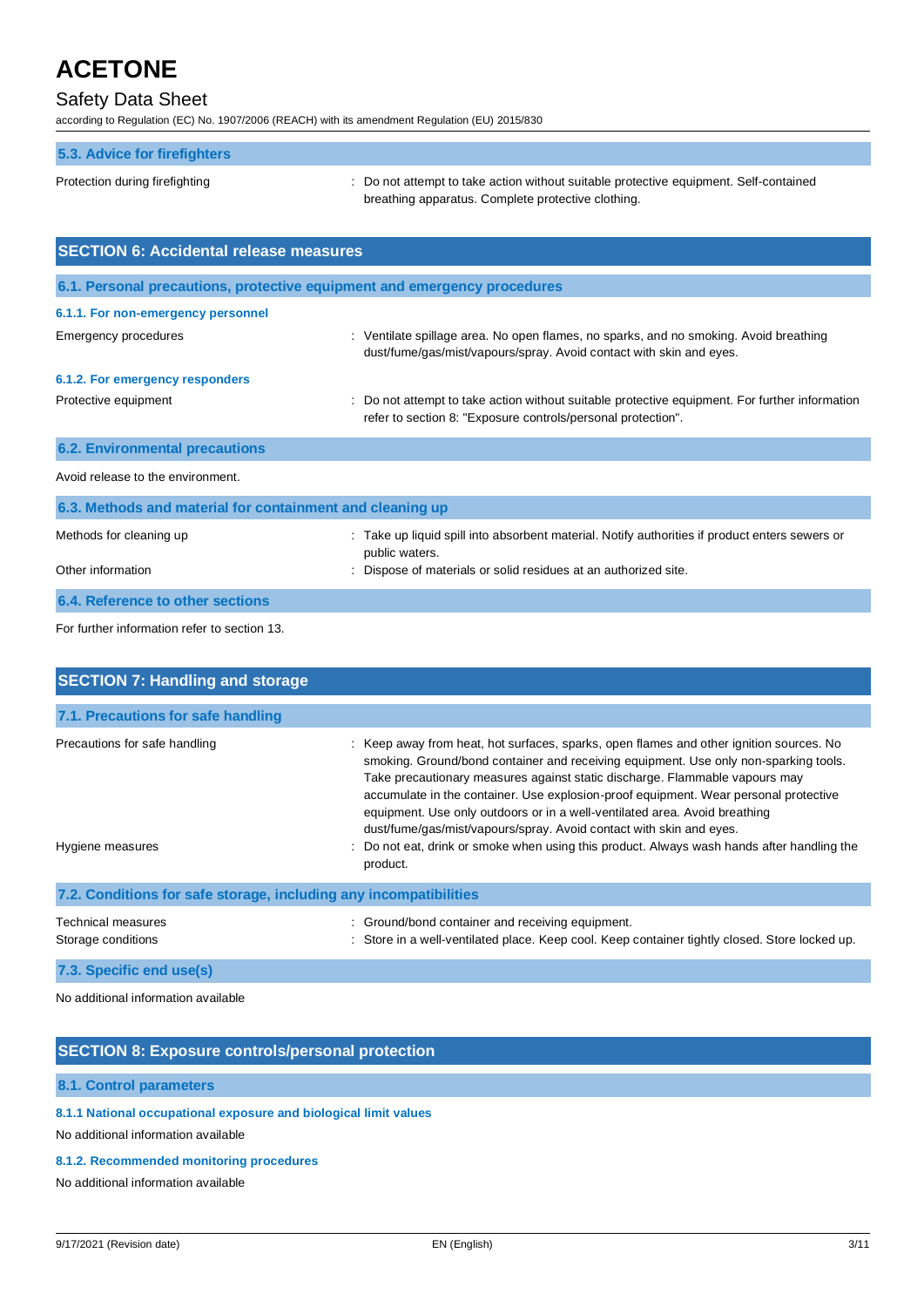## Safety Data Sheet

according to Regulation (EC) No. 1907/2006 (REACH) with its amendment Regulation (EU) 2015/830

#### **8.1.3. Air contaminants formed**

#### No additional information available

#### **8.1.4. DNEL and PNEC**

| <b>ACETONE (67-64-1)</b>                 |                          |  |
|------------------------------------------|--------------------------|--|
| <b>DNEL/DMEL (Workers)</b>               |                          |  |
| Acute - local effects, inhalation        | 2420 mg/m <sup>3</sup>   |  |
| Long-term - systemic effects, dermal     | 186 mg/kg bodyweight/day |  |
| Long-term - systemic effects, inhalation | 1210 mg/m <sup>3</sup>   |  |
| <b>DNEL/DMEL (General population)</b>    |                          |  |
| Long-term - systemic effects, oral       | 62 mg/kg bodyweight/day  |  |
| Long-term - systemic effects, inhalation | 200 mg/m <sup>3</sup>    |  |
| Long-term - systemic effects, dermal     | 62 mg/kg bodyweight/day  |  |
| <b>PNEC (Water)</b>                      |                          |  |
| PNEC aqua (freshwater)                   | 10.6 mg/l                |  |
| PNEC aqua (marine water)                 | 1.06 mg/l                |  |
| PNEC aqua (intermittent, freshwater)     | 21 mg/l                  |  |
| <b>PNEC (Sediment)</b>                   |                          |  |
| PNEC sediment (freshwater)               | 30.4 mg/kg dwt           |  |
| PNEC sediment (marine water)             | 3.04 mg/kg dwt           |  |
| <b>PNEC (Soil)</b>                       |                          |  |
| PNEC soil                                | 29.5 mg/kg dwt           |  |
| <b>PNEC (STP)</b>                        |                          |  |
| PNEC sewage treatment plant              | $100$ mg/l               |  |

#### **8.1.5. Control banding**

No additional information available

#### **8.2. Exposure controls**

#### **8.2.1. Appropriate engineering controls**

**Appropriate engineering controls:**

Ensure good ventilation of the work station.

#### **8.2.2. Personal protection equipment**

**Personal protective equipment symbol(s):**



### **8.2.2.1. Eye and face protection**

**Eye protection:** Safety glasses

#### **8.2.2.2. Skin protection**

**Skin and body protection:** Wear suitable protective clothing

**Hand protection:** Protective gloves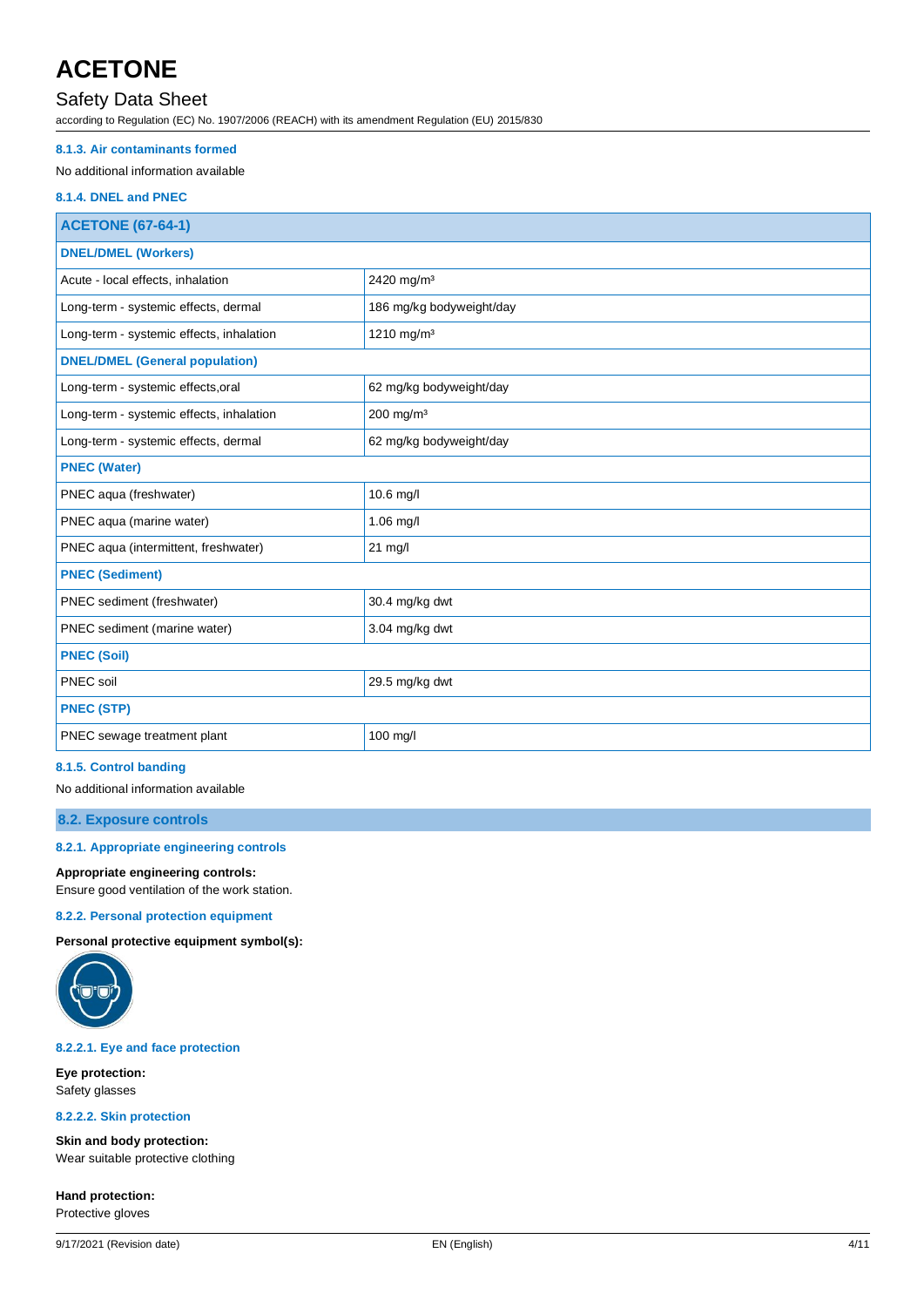### Safety Data Sheet

according to Regulation (EC) No. 1907/2006 (REACH) with its amendment Regulation (EU) 2015/830

#### **8.2.2.3. Respiratory protection**

#### **Respiratory protection:**

In case of insufficient ventilation, wear suitable respiratory equipment

#### **8.2.2.4. Thermal hazards**

No additional information available

#### **8.2.3. Environmental exposure controls**

#### **Environmental exposure controls:**

Avoid release to the environment.

### **SECTION 9: Physical and chemical properties**

#### **9.1. Information on basic physical and chemical properties**

| Physical state                                  | Liquid            |
|-------------------------------------------------|-------------------|
| Colour                                          | No data available |
| Odour                                           | No data available |
| Odour threshold                                 | No data available |
| рH                                              | No data available |
| Relative evaporation rate (butylacetate=1)      | No data available |
| Melting point                                   | $-94.8 °C$        |
| Freezing point                                  | No data available |
| Boiling point                                   | 56.05 °C          |
| Flash point                                     | : $-17^{\circ}$ C |
| Auto-ignition temperature                       | No data available |
| Decomposition temperature                       | No data available |
| Flammability (solid, gas)                       | Not applicable    |
| Vapour pressure                                 | No data available |
| Relative vapour density at 20 °C                | No data available |
| Relative density                                | No data available |
| Solubility                                      | No data available |
| Partition coefficient n-octanol/water (Log Pow) | No data available |
| Viscosity, kinematic                            | No data available |
| Viscosity, dynamic                              | No data available |
| Explosive properties                            | No data available |
| Oxidising properties                            | No data available |
| <b>Explosive limits</b>                         | No data available |
|                                                 |                   |

#### **9.2. Other information**

No additional information available

# **SECTION 10: Stability and reactivity**

#### **10.1. Reactivity**

Highly flammable liquid and vapour.

**10.2. Chemical stability**

Stable under normal conditions.

#### **10.3. Possibility of hazardous reactions**

No dangerous reactions known under normal conditions of use.

#### **10.4. Conditions to avoid**

Avoid contact with hot surfaces. Heat. No flames, no sparks. Eliminate all sources of ignition.

**10.5. Incompatible materials**

No additional information available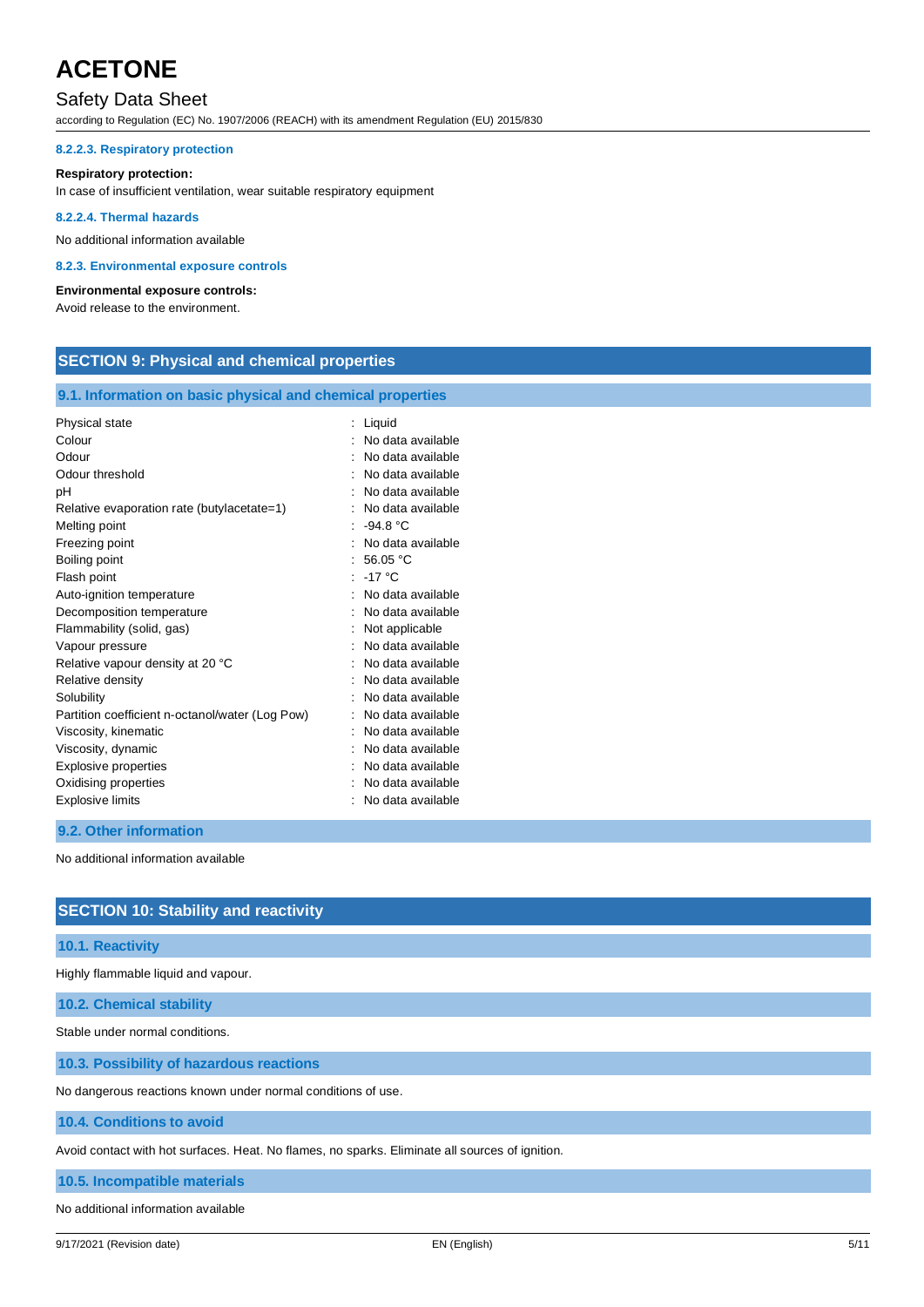# Safety Data Sheet

according to Regulation (EC) No. 1907/2006 (REACH) with its amendment Regulation (EU) 2015/830

### **10.6. Hazardous decomposition products**

Under normal conditions of storage and use, hazardous decomposition products should not be produced.

| <b>SECTION 11: Toxicological information</b>                                                                                                                          |                                                                                                                                  |  |  |
|-----------------------------------------------------------------------------------------------------------------------------------------------------------------------|----------------------------------------------------------------------------------------------------------------------------------|--|--|
| 11.1 Information on toxicological effects                                                                                                                             |                                                                                                                                  |  |  |
| Acute toxicity (oral)<br>Acute toxicity (dermal)<br>Acute toxicity (inhalation)                                                                                       | Not classified<br>٠<br>Not classified<br>Not classified                                                                          |  |  |
| <b>ACETONE (67-64-1)</b>                                                                                                                                              |                                                                                                                                  |  |  |
| LD50 oral rat                                                                                                                                                         | 5800 mg/kg bodyweight Animal: rat, Animal sex: female                                                                            |  |  |
| LC50 Inhalation - Rat                                                                                                                                                 | 76 mg/l air Animal: rat, Animal sex: female, 95% CL: 65,2 - 88,4                                                                 |  |  |
| Skin corrosion/irritation<br>Serious eye damage/irritation<br>Respiratory or skin sensitisation<br>Germ cell mutagenicity<br>Carcinogenicity<br>Reproductive toxicity | Not classified<br>Causes serious eye irritation.<br>Not classified<br>Not classified<br>Not classified<br>Not classified         |  |  |
| <b>ACETONE (67-64-1)</b>                                                                                                                                              |                                                                                                                                  |  |  |
| LOAEL (animal/female, F0/P)                                                                                                                                           | 11298 mg/kg bodyweight Animal: mouse, Animal sex: female                                                                         |  |  |
| NOAEL (animal/male, F0/P)                                                                                                                                             | 900 mg/kg bodyweight Animal: rat, Animal sex: male, Remarks on results:<br>other:Generation not specified (migrated information) |  |  |
| STOT-single exposure                                                                                                                                                  | May cause drowsiness or dizziness.                                                                                               |  |  |
| STOT-repeated exposure                                                                                                                                                | Not classified                                                                                                                   |  |  |
| Aspiration hazard                                                                                                                                                     | Not classified                                                                                                                   |  |  |

| <b>SECTION 12: Ecological information</b>                    |                                                                                                                            |
|--------------------------------------------------------------|----------------------------------------------------------------------------------------------------------------------------|
| 12.1. Toxicity                                               |                                                                                                                            |
| Ecology - general                                            | : The product is not considered harmful to aquatic organisms nor to cause long-term adverse<br>effects in the environment. |
| Hazardous to the aquatic environment, short-term<br>(acute)  | : Not classified                                                                                                           |
| Hazardous to the aquatic environment, long-term<br>(chronic) | : Not classified                                                                                                           |
| Not rapidly degradable                                       |                                                                                                                            |
| <b>ACETONE (67-64-1)</b>                                     |                                                                                                                            |

| LOEC (chronic) | > 79 mg/l Test organisms (species): Daphnia magna Duration: '21 d'     |
|----------------|------------------------------------------------------------------------|
| NOEC (chronic) | $\ge$ 79 mg/l Test organisms (species): Daphnia magna Duration: '21 d' |

### **12.2. Persistence and degradability**

No additional information available

| 12.3. Bioaccumulative potential |  |
|---------------------------------|--|
|---------------------------------|--|

No additional information available

#### **12.4. Mobility in soil**

No additional information available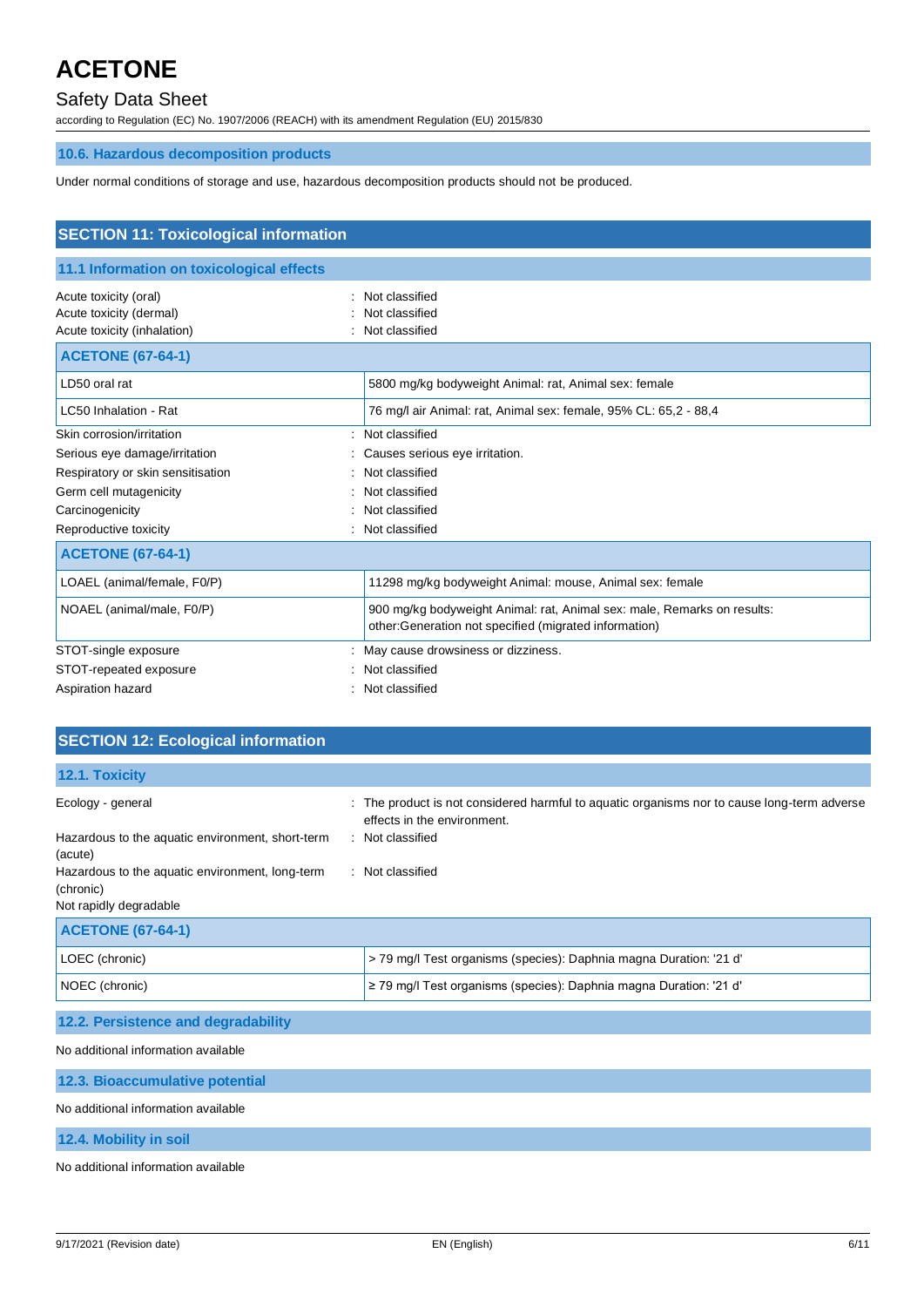### Safety Data Sheet

according to Regulation (EC) No. 1907/2006 (REACH) with its amendment Regulation (EU) 2015/830

#### **12.5. Results of PBT and vPvB assessment**

#### No additional information available

**12.6. Other adverse effects**

No additional information available

#### **SECTION 13: Disposal considerations**

### **13.1. Waste treatment methods**

Waste treatment methods : Dispose of contents/container in accordance with licensed collector's sorting instructions.

Additional information **interest in the container** : Flammable vapours may accumulate in the container.

### **SECTION 14: Transport information**

| In accordance with ADR / IMDG / IATA / ADN / RID |                                                              |                                      |                                      |                                      |
|--------------------------------------------------|--------------------------------------------------------------|--------------------------------------|--------------------------------------|--------------------------------------|
| <b>ADR</b>                                       | <b>IMDG</b>                                                  | <b>IATA</b>                          | <b>ADN</b>                           | <b>RID</b>                           |
| 14.1. UN number                                  |                                                              |                                      |                                      |                                      |
| <b>UN 1090</b>                                   | <b>UN 1090</b>                                               | <b>UN 1090</b>                       | <b>UN 1090</b>                       | <b>UN 1090</b>                       |
| 14.2. UN proper shipping name                    |                                                              |                                      |                                      |                                      |
| <b>ACETONE</b>                                   | <b>ACETONE</b>                                               | Acetone                              | <b>ACETONE</b>                       | <b>ACETONE</b>                       |
| <b>Transport document description</b>            |                                                              |                                      |                                      |                                      |
| UN 1090 ACETONE, 3, II,<br>(D/E)                 | UN 1090 ACETONE, 3, II (-<br>$20^{\circ}$ C c.c.)            | UN 1090 Acetone, 3, II               | UN 1090 ACETONE, 3, II               | UN 1090 ACETONE, 3, II               |
| 14.3. Transport hazard class(es)                 |                                                              |                                      |                                      |                                      |
| 3                                                | 3                                                            | 3                                    | 3                                    | 3                                    |
|                                                  |                                                              |                                      |                                      |                                      |
| 14.4. Packing group                              |                                                              |                                      |                                      |                                      |
| $\mathbf{II}$                                    | $\mathbf{II}$                                                | $\sf II$                             | $\sf II$                             | $\mathsf{I}$                         |
| 14.5. Environmental hazards                      |                                                              |                                      |                                      |                                      |
| Dangerous for the<br>environment: No             | Dangerous for the<br>environment: No<br>Marine pollutant: No | Dangerous for the<br>environment: No | Dangerous for the<br>environment: No | Dangerous for the<br>environment: No |
| No supplementary information available           |                                                              |                                      |                                      |                                      |

#### **14.6. Special precautions for user**

#### **Overland transport**

| Classification code (ADR)                           | $\therefore$ F1     |
|-----------------------------------------------------|---------------------|
| Limited quantities (ADR)                            | : 11                |
| Excepted quantities (ADR)                           | E2                  |
| Packing instructions (ADR)                          | : P001, IBC02, R001 |
| Mixed packing provisions (ADR)                      | : MP19              |
| Portable tank and bulk container instructions (ADR) | : T4                |
| Portable tank and bulk container special provisions | $:$ TP1             |
| (ADR)                                               |                     |
| Tank code (ADR)                                     | : LGBF              |
| Vehicle for tank carriage                           | : FL                |
|                                                     |                     |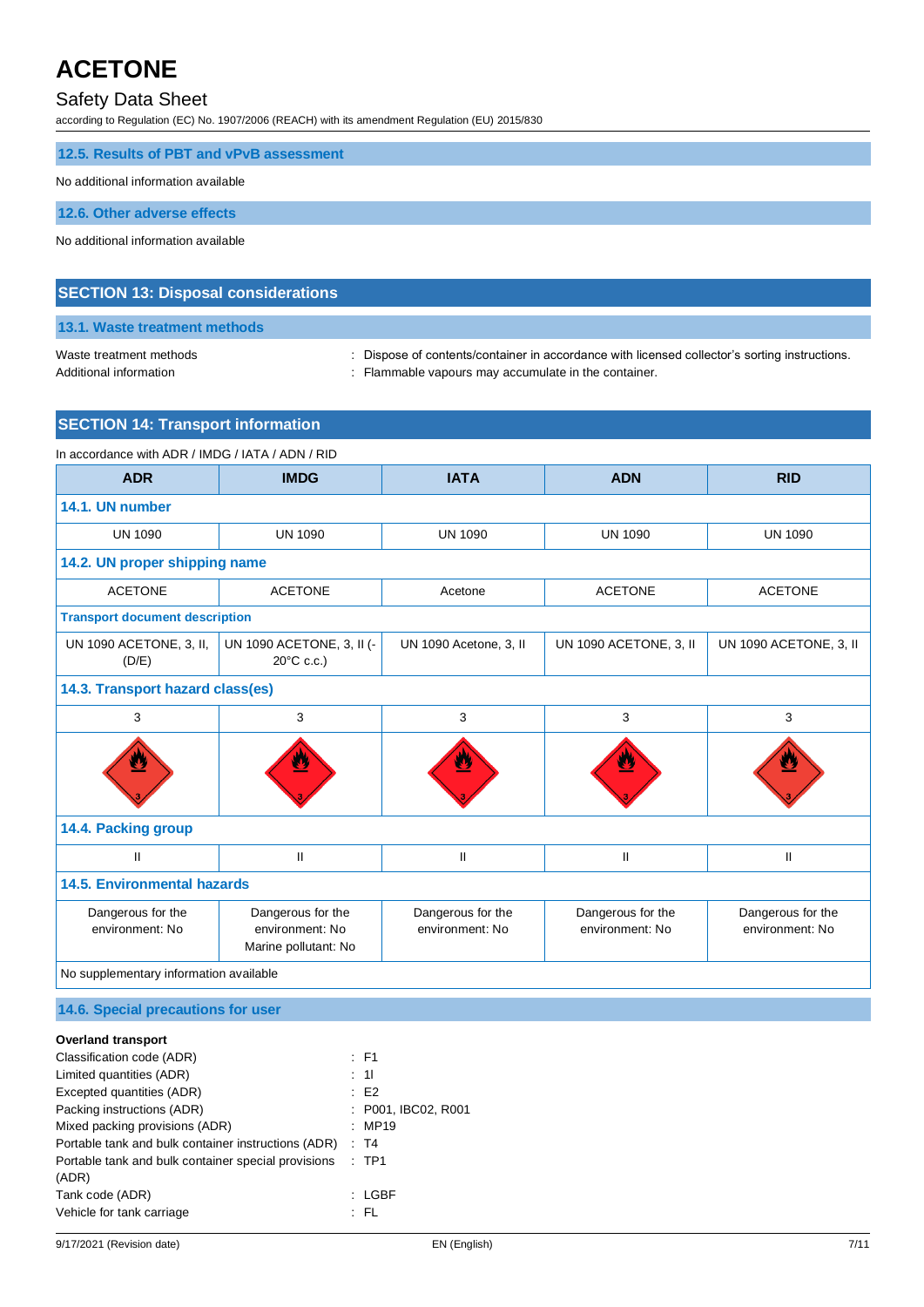# Safety Data Sheet

| Transport category (ADR)                                                    | $\therefore$ 2                                                                                |
|-----------------------------------------------------------------------------|-----------------------------------------------------------------------------------------------|
| Special provisions for carriage - Operation (ADR)                           | : S2, S20                                                                                     |
| Hazard identification number (Kemler No.)                                   | $\therefore$ 33                                                                               |
| Orange plates                                                               | 33                                                                                            |
|                                                                             |                                                                                               |
|                                                                             | 1090                                                                                          |
|                                                                             |                                                                                               |
| Tunnel restriction code (ADR)<br>EAC code                                   | $\therefore$ D/E<br>$: \cdot2YE$                                                              |
|                                                                             |                                                                                               |
| <b>Transport by sea</b>                                                     |                                                                                               |
| Limited quantities (IMDG)                                                   | : 1L                                                                                          |
| Excepted quantities (IMDG)                                                  | E2                                                                                            |
| Packing instructions (IMDG)                                                 | : P001                                                                                        |
| IBC packing instructions (IMDG)                                             | : IBC02                                                                                       |
| Tank instructions (IMDG)                                                    | : T4                                                                                          |
| Tank special provisions (IMDG)                                              | $:$ TP1                                                                                       |
| EmS-No. (Fire)                                                              | $: F-E$                                                                                       |
| EmS-No. (Spillage)                                                          | $: S-D$                                                                                       |
| Stowage category (IMDG)                                                     | E                                                                                             |
| Flash point (IMDG)                                                          | : $-20^{\circ}$ C to $-18^{\circ}$ C c.c.                                                     |
| Properties and observations (IMDG)                                          | : Colourless, clear liquid, with a characteristic mint-like odour. Flashpoint: -20°C to -18°C |
|                                                                             | c.c. Explosive limits: 2.5% to 13% Miscible with water.                                       |
|                                                                             |                                                                                               |
| Air transport                                                               |                                                                                               |
| PCA Excepted quantities (IATA)                                              | $\therefore$ E2                                                                               |
| PCA Limited quantities (IATA)                                               | : Y341                                                                                        |
| PCA limited quantity max net quantity (IATA)                                | : 1L                                                                                          |
| PCA packing instructions (IATA)                                             | : 353                                                                                         |
| PCA max net quantity (IATA)                                                 | : 5L                                                                                          |
| CAO packing instructions (IATA)                                             | : 364                                                                                         |
| CAO max net quantity (IATA)                                                 | : 60L                                                                                         |
| ERG code (IATA)                                                             | : 3H                                                                                          |
| Inland waterway transport                                                   |                                                                                               |
| Classification code (ADN)                                                   | $\therefore$ F1                                                                               |
| Limited quantities (ADN)                                                    | : 1L                                                                                          |
| Excepted quantities (ADN)                                                   | E <sub>2</sub>                                                                                |
| Carriage permitted (ADN)                                                    | : T                                                                                           |
| Equipment required (ADN)                                                    | $:$ PP, EX, A                                                                                 |
| Ventilation (ADN)                                                           | : VE01                                                                                        |
| Number of blue cones/lights (ADN)                                           | : 1                                                                                           |
|                                                                             |                                                                                               |
| <b>Rail transport</b>                                                       |                                                                                               |
| Classification code (RID)                                                   | $\therefore$ F1                                                                               |
| Limited quantities (RID)                                                    | : 1L                                                                                          |
| Excepted quantities (RID)                                                   | $\therefore$ E2                                                                               |
| Packing instructions (RID)                                                  | : P001, IBC02, R001                                                                           |
| Mixed packing provisions (RID)                                              | : MP19                                                                                        |
| Portable tank and bulk container instructions (RID)                         | : T4                                                                                          |
| Portable tank and bulk container special provisions                         | $:$ TP1                                                                                       |
| (RID)                                                                       |                                                                                               |
| Tank codes for RID tanks (RID)                                              | : LGBF                                                                                        |
| Transport category (RID)                                                    | $\therefore$ 2                                                                                |
| Colis express (express parcels) (RID)<br>Hazard identification number (RID) | : CE7<br>: 33                                                                                 |
|                                                                             |                                                                                               |

**14.7. Transport in bulk according to Annex II of Marpol and the IBC Code**

Not applicable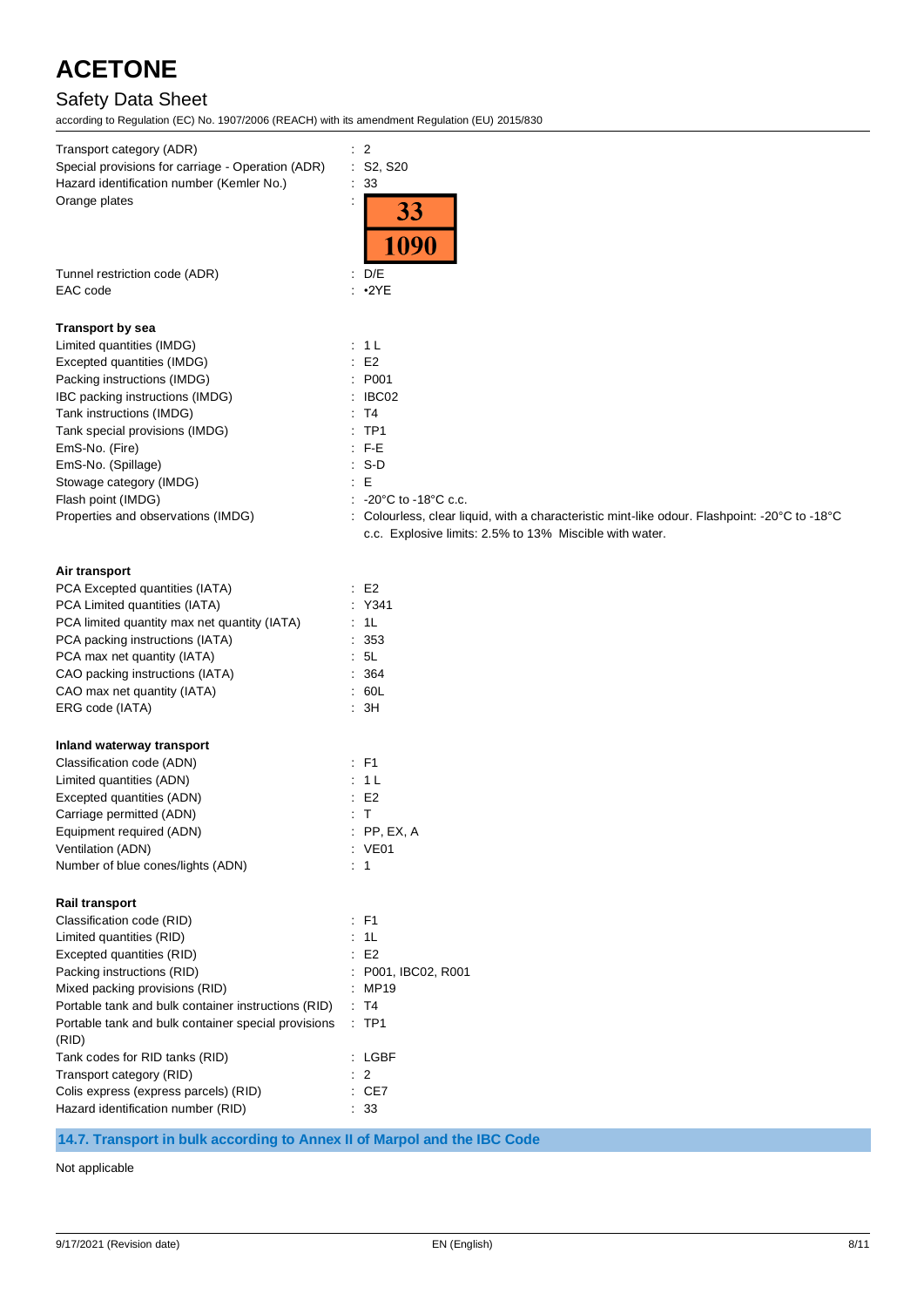### Safety Data Sheet

according to Regulation (EC) No. 1907/2006 (REACH) with its amendment Regulation (EU) 2015/830

#### **SECTION 15: Regulatory information**

**15.1. Safety, health and environmental regulations/legislation specific for the substance or mixture**

#### **15.1.1. EU-Regulations**

No REACH Annex XVII restrictions

ACETONE is not on the REACH Candidate List

ACETONE is not on the REACH Annex XIV List

ACETONE is not subject to Regulation (EU) No 649/2012 of the European Parliament and of the Council of 4 july 2012 concerning the export and import of hazardous chemicals.

ACETONE is not subject to Regulation (EU) No 2019/1021 of the European Parliament and of the Council of 20 June 2019 on persistent organic pollutants

Contains substance subject to Regulation (EU) 2019/1148 of the European Parliament and of the Council of 20 June 2019 on the marketing and use of explosives precursors.

ANNEX II REPORTABLE EXPLOSIVES PRECURSORS

List of substances on their own or in mixtures or in substances for which suspicious transactions and significant disappearances and thefts are to be reported to the relevant national contact point within 24 hours.

| <b>Name</b> | <b>CAS-No.</b> | <b>Combined</b><br><b>Nomenclature</b><br> code(CN) | Combined Nomenclature code for mixture without<br>constituents which would determine classification under<br>another CN code |
|-------------|----------------|-----------------------------------------------------|------------------------------------------------------------------------------------------------------------------------------|
| Acetone     | 67-64-1        | 2914 11 00                                          | ex 3824 99 92                                                                                                                |

Please see https://ec.europa.eu/home-affairs/sites/default/files/what-we-do/policies/crisis-and-terrorism/explosives/explosivesprecursors/docs/list\_of\_competent\_authorities\_and\_national\_contact\_points\_en.pdf

#### **15.1.2. National regulations**

| <b>France</b>                |                                                                                                                                                                                                                                                                                                                                                                                                                                                                                                       |
|------------------------------|-------------------------------------------------------------------------------------------------------------------------------------------------------------------------------------------------------------------------------------------------------------------------------------------------------------------------------------------------------------------------------------------------------------------------------------------------------------------------------------------------------|
| <b>Occupational diseases</b> |                                                                                                                                                                                                                                                                                                                                                                                                                                                                                                       |
| Code                         | <b>Description</b>                                                                                                                                                                                                                                                                                                                                                                                                                                                                                    |
| <b>RG 84</b>                 | Conditions caused by liquid organic solvents for professional use: saturated or unsaturated aliphatic or cyclic liquid<br>hydrocarbons and mixtures thereof; liquid halogenated hydrocarbons; nitrated derivatives of aliphatic hydrocarbons;<br>alcohols; glycols, glycol ethers; ketones; aldehydes; aliphatic and cyclic ethers, including tetrahydrofuran; esters;<br>dimethylformamide and dimethylacetamine; acetonitrile and propionitrile; pyridine; dimethylsulfone and<br>dimethylsulfoxide |

#### **Germany**

| <b></b>                                            |                                                                                         |
|----------------------------------------------------|-----------------------------------------------------------------------------------------|
| Water hazard class (WGK)                           | : WGK 1, Slightly hazardous to water (Classification according to AwSV; ID No. 6)       |
| Hazardous Incident Ordinance (12. BImSchV)         | : Is not subject of the Hazardous Incident Ordinance $(12. \text{BlmSchV})$             |
| <b>Netherlands</b>                                 |                                                                                         |
| SZW-lijst van kankerverwekkende stoffen            | : The substance is not listed                                                           |
| SZW-lijst van mutagene stoffen                     | : The substance is not listed                                                           |
| SZW-lijst van reprotoxische stoffen - Borstvoeding | : The substance is not listed                                                           |
| SZW-lijst van reprotoxische stoffen -              | : The substance is not listed                                                           |
| Vruchtbaarheid                                     |                                                                                         |
| SZW-lijst van reprotoxische stoffen – Ontwikkeling | : The substance is not listed                                                           |
| <b>Denmark</b>                                     |                                                                                         |
| <b>Classification remarks</b>                      | : Emergency management guidelines for the storage of flammable liquids must be followed |
| Danish National Regulations                        | : Young people below the age of 18 years are not allowed to use the product             |
| <b>Switzerland</b>                                 |                                                                                         |
| Storage class (LK)                                 | : LK 3 - Flammable liquids                                                              |
| 15.2. Chemical safety assessment                   |                                                                                         |

No chemical safety assessment has been carried out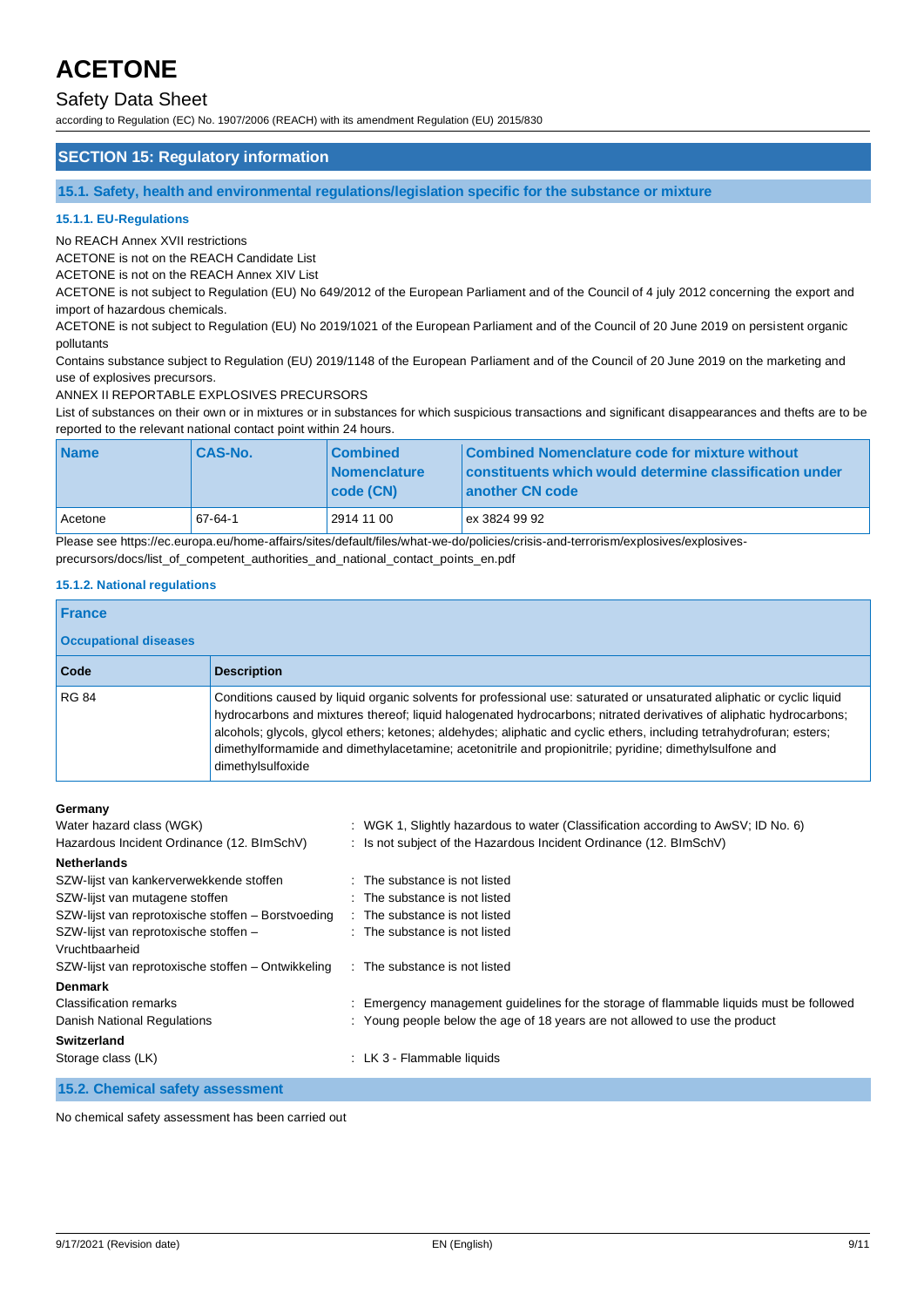# Safety Data Sheet

according to Regulation (EC) No. 1907/2006 (REACH) with its amendment Regulation (EU) 2015/830

| <b>SECTION 16: Other information</b> |                                                                                                 |  |
|--------------------------------------|-------------------------------------------------------------------------------------------------|--|
| <b>Abbreviations and acronyms:</b>   |                                                                                                 |  |
| <b>ADN</b>                           | European Agreement concerning the International Carriage of Dangerous Goods by Inland Waterways |  |
| <b>ADR</b>                           | European Agreement concerning the International Carriage of Dangerous Goods by Road             |  |
| ATE                                  | <b>Acute Toxicity Estimate</b>                                                                  |  |
| <b>BCF</b>                           | <b>Bioconcentration factor</b>                                                                  |  |
| <b>BLV</b>                           | Biological limit value                                                                          |  |
| <b>BOD</b>                           | Biochemical oxygen demand (BOD)                                                                 |  |
| COD                                  | Chemical oxygen demand (COD)                                                                    |  |
| <b>DMEL</b>                          | Derived Minimal Effect level                                                                    |  |
| <b>DNEL</b>                          | Derived-No Effect Level                                                                         |  |
| EC-No.                               | European Community number                                                                       |  |
| <b>EC50</b>                          | Median effective concentration                                                                  |  |
| EN                                   | European Standard                                                                               |  |
| <b>IARC</b>                          | International Agency for Research on Cancer                                                     |  |
| <b>IATA</b>                          | International Air Transport Association                                                         |  |
| <b>IMDG</b>                          | International Maritime Dangerous Goods                                                          |  |
| LC50                                 | Median lethal concentration                                                                     |  |
| LD50                                 | Median lethal dose                                                                              |  |
| <b>LOAEL</b>                         | Lowest Observed Adverse Effect Level                                                            |  |
| <b>NOAEC</b>                         | No-Observed Adverse Effect Concentration                                                        |  |
| <b>NOAEL</b>                         | No-Observed Adverse Effect Level                                                                |  |
| <b>NOEC</b>                          | No-Observed Effect Concentration                                                                |  |
| OECD                                 | Organisation for Economic Co-operation and Development                                          |  |
| OEL                                  | Occupational Exposure Limit                                                                     |  |
| <b>PBT</b>                           | Persistent Bioaccumulative Toxic                                                                |  |
| <b>PNEC</b>                          | Predicted No-Effect Concentration                                                               |  |
| <b>RID</b>                           | Regulations concerning the International Carriage of Dangerous Goods by Rail                    |  |
| SDS                                  | Safety Data Sheet                                                                               |  |
| <b>STP</b>                           | Sewage treatment plant                                                                          |  |
| ThOD                                 | Theoretical oxygen demand (ThOD)                                                                |  |
| TLM                                  | Median Tolerance Limit                                                                          |  |
| VOC                                  | Volatile Organic Compounds                                                                      |  |
| CAS-No.                              | Chemical Abstract Service number                                                                |  |
| N.O.S.                               | Not Otherwise Specified                                                                         |  |
| vPvB                                 | Very Persistent and Very Bioaccumulative                                                        |  |
| ED                                   | Endocrine disrupting properties                                                                 |  |

| <b>Full text of H- and EUH-statements:</b> |                                                       |
|--------------------------------------------|-------------------------------------------------------|
| EUH066                                     | Repeated exposure may cause skin dryness or cracking. |